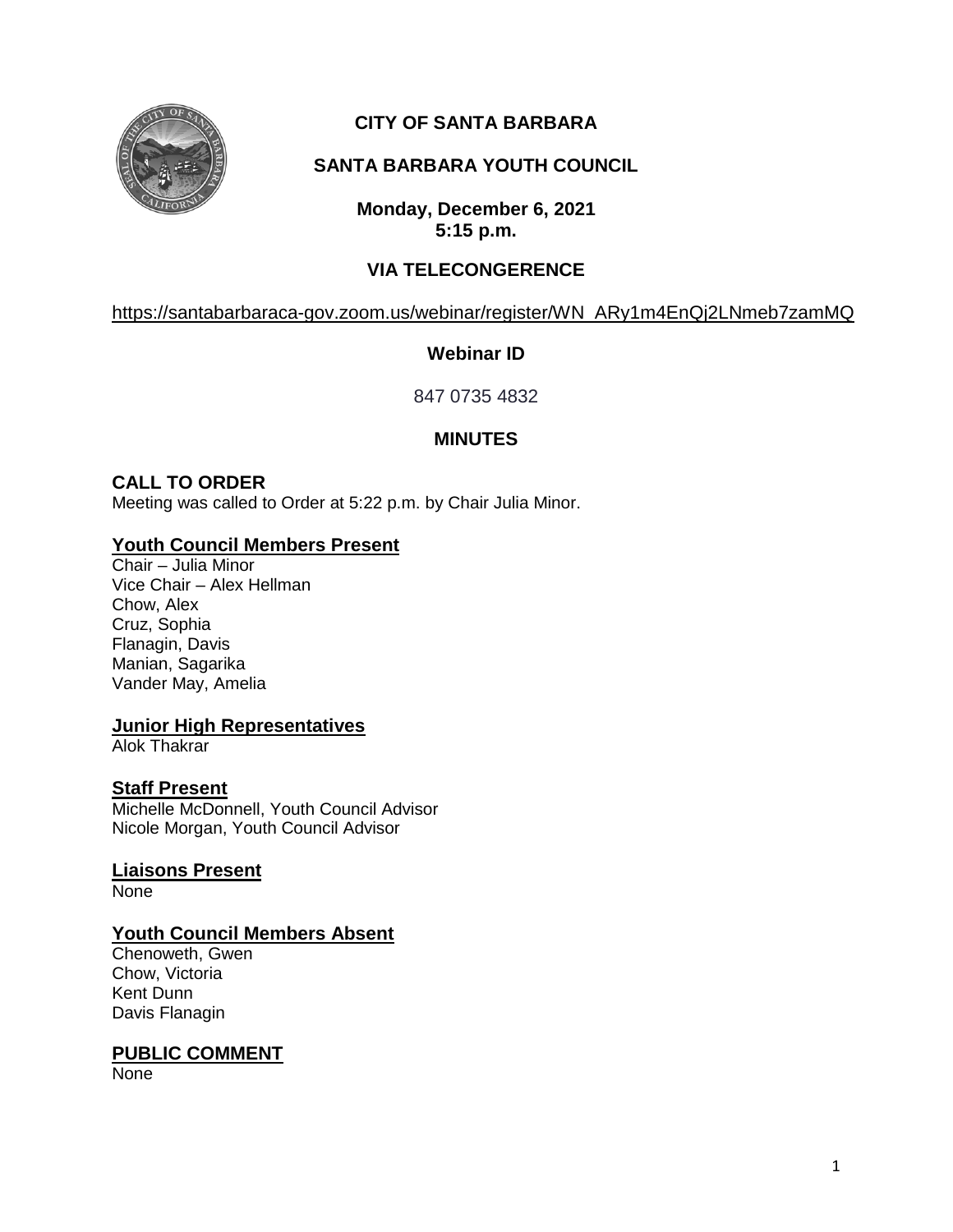## **COUNCIL AND STAFF COMMUNICATIONS**

Nicole Morgan, Youth Council Advisor

- Youth Council Regular Meeting on Monday, December 20, 2021 has been canceled. Youth Council Meetings will resume on Monday, January 3, 2022.
- Unfortunately, we will not be participating in the Milpas Holiday Parade. As per the latest update, High School Students are no longer able to participate at this event.
- The Mothers Against Drunk Driving Presentation has been rescheduled to Monday, January 3, 2022.
- Announcements for Appointment for Recruitment will be made on Tuesday, December 7, 2021.

## **CONSENT CALENDAR**

## **1. Subject: Approval of the Minutes – For Action (Attachment)**

Recommendation: That the Youth Council waive the reading and approve the minutes of the meetings held on Monday, November 15 and Monday November 22, 2021.

It was moved and seconded by Youth Council members Manian and Flanagin respectively, to approve the minutes for the meeting of Monday, November 15 and Monday November 22, 2021.

All in favor. Motion carried.

Members Minor, A. Chow, Cruz, Flanagin, and Manian in favor. Members Hellman and Vander May Abstained.

## **NEW BUSINESS**

## **1. Subject: Social Host Ordinance – Partnership with Future Leaders of America – For Discussion & Action**

Recommendation: That Youth Council discuss collaborating alongside Future Leaders of America (FLA) to revisit the Social Host Ordinance and its progress since it has passed in 2010.

After much discussion, Youth Council would like additional information on the Social Host Ordinance and would like to meet with FLA before taking action and deciding to collaborate.

No action taken.

## **2. Subject: Future Leaders of America BIPOC Survey Launch Event – For Information**

Recommendation: That Youth Council discuss attending the BIPOC Survey Launch Event on Thursday, December 9 from 6:00 p.m. to 7:00 p.m.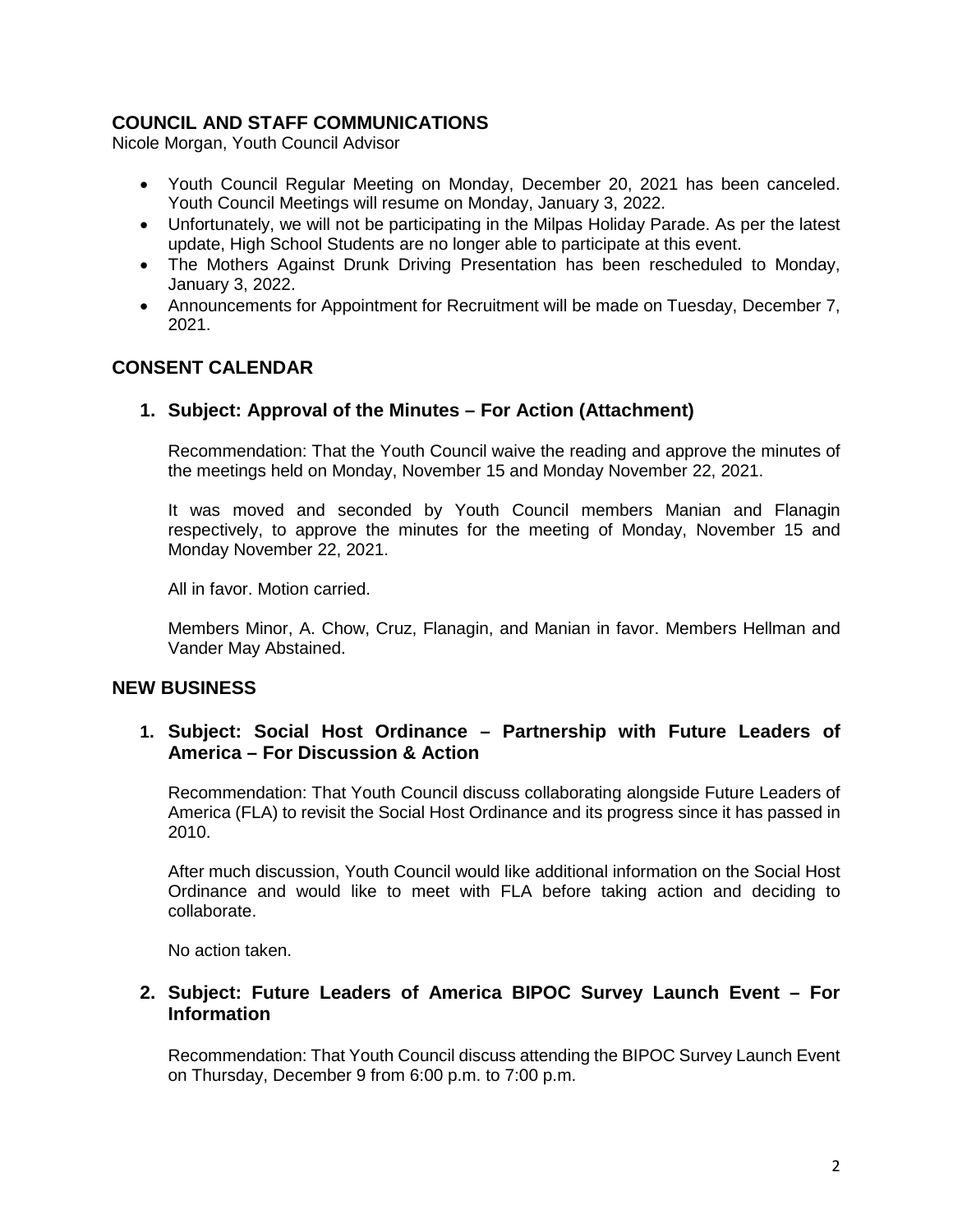Youth Council discussed sending a representative to this event as well as the possibility of participating in this survey.

#### **3. Subject: Creation of a Recruitment Subcommittee– For Discussion & Action**

Recommendation: That Youth Council discuss the creation of a subcommittee intended to aid in the recruitment of future Youth Council Members.

It was moved and seconded by Youth Council members Cruz and Hellman respectively, to approve the creation of a Youth Council Recruitment Subcommittee.

All in favor. Motion carried.

Members Minor, Hellman, A. Chow, Cruz, Flanagin, Manian, and Vander May in favor.

## **OLD BUSINESS**

#### **1. Subject: Youth Council Liaisons – For Discussion**

Recommendation: That Youth Council appoint two liaisons, respectively, for the NAC meeting on Monday, December 13 at 6 p.m. and the Parks and Recreation Commission Meeting on Wednesday, December 15 at 4 p.m.

Youth Council Members appointed Chair Minor to attend the NAC meeting and Member Vander May to attend the Parks and Recreation Commission Meeting.

#### **2. Subject: Youth Council T-shirt Design – For Discussion**

Recommendation: That Youth Council receive a presentation by the Members appointed to create T-shirt designs.

Youth Council Members reviewed T-shirt design ideas from Members Cruz, Chenoweth, and Thakrar. Members discussed the desired color of the shirt, the desired color of the lettering, as well as the idea of adding Member names to the T-shirt. Members appointed to designing t-shirts have decided to create another idea for Members to discuss during the January 3, 2022 Youth Council Regular Meeting.

#### **3. Subject: Annual Youth Speak Out – For Discussion**

Recommendation: That Youth Council brainstorm ideas and share research for the topic chosen for *Youth Speak Out* event during the month of March 2022.

After much discussion, Youth Council would like to move forward with creating a planning subcommittee so that more work can be accomplished. Members discussed that at the core of this project is the desire to focus on Mental Health and the wide variety of issues that affect it.

#### **4. Subject: Youth Council Updates - For Information Only**